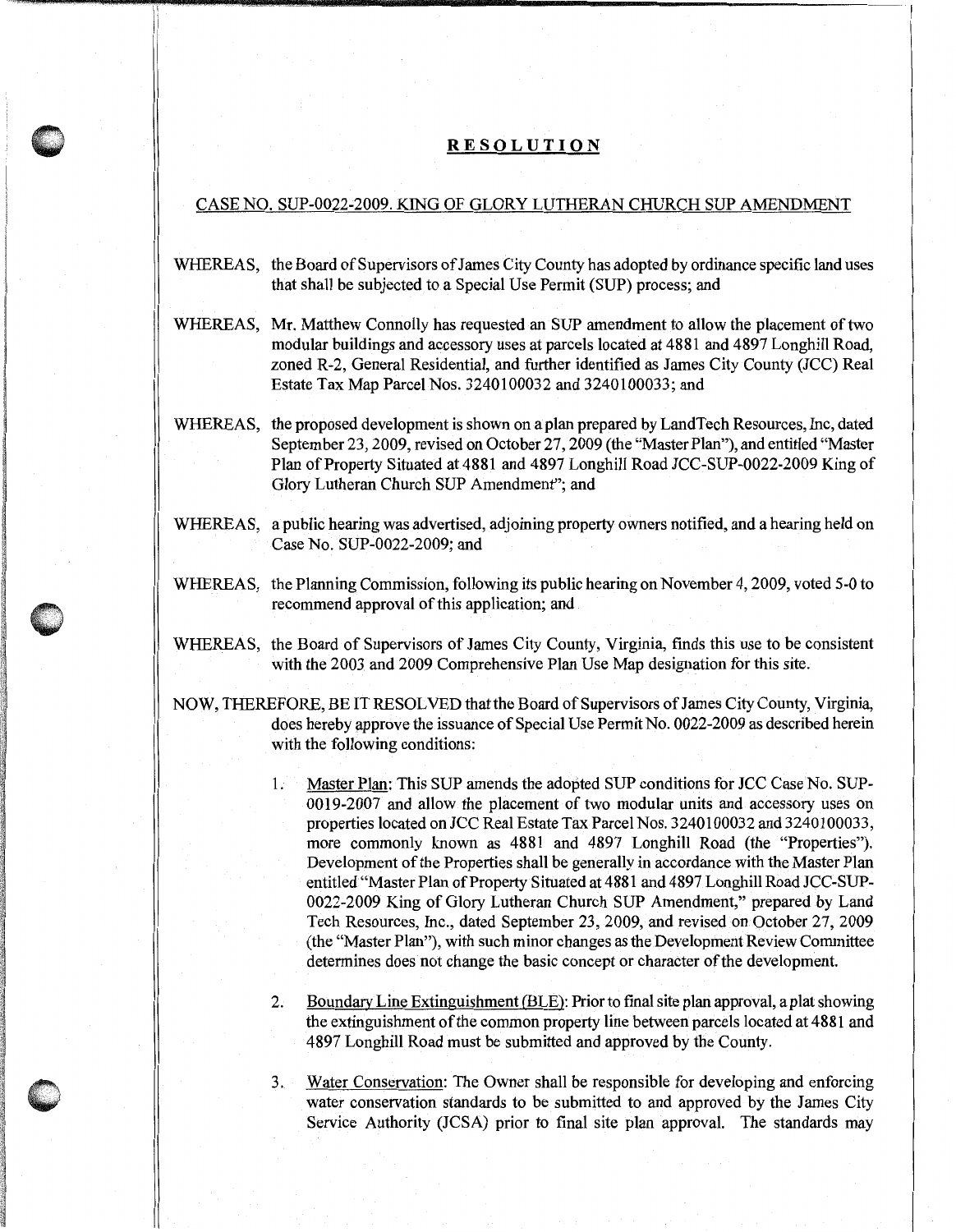include, but shall not be limited to, such water conservation measures as limitations on the installation and use of irrigation systems and irrigation wells, the use of approved landscaping materials including the use of water-conserving fixtures and appliances to promote water conservation and minimize the use of public water resources.

- 4. Irrigation: In the design phase, the developer and designing engineer shall include the design of stormwater systems that can be used to collect storm water for outdoor water use for the entire development. In no circumstances shall well water or water supplied by the JCSA be used for irrigation, except as otherwise provided in the 2007 Water Conservation Guidelines approved by the Board of Supervisors.
- 5. Conceptual Stormwater Plan: Prior to submission of a site plan for the Property, a conceptual stormwater plan depicting how stormwater will be treated in the entire site (i.e., parcels located at 4881 and 4897 Longhill Road) shall be submitted to the Environmental Division for review and approval.
- 6. Entrance Plan: Prior to final site plan approval, an entrance plan addressing limited vehicular ingress and egress at the entrance to 4881 Longhill Road shall be submitted to the County for review and approval of the Planning Director and Virginia Department of Transportation (VDOT). The plan shall address signage and physical measures that will be installed to restrict access to and from the property and Longhill Road.
- 7. Landscaping: A landscaping plan shall be submitted and approved by the Planning Director or his designee prior to final site plan approval. The landscaping plan shall, at a minimum, address the requirements found in Zoning Ordinance Section 24-95, *Landscape Areas Adjacent to Buildings.*
- 8. Lighting: All new exterior light fixtures, including building lighting, on the Property, shall have recessed fixtures with no lens, bulb, or globe extending below the casing. In addition, a lighting plan shall be submitted to and approved by the Planning Director or his designee, which indicates no glare outside the property lines. All light poles shall not exceed 20 feet in height unless otherwise approved by the Planning Director prior to final site plan approval. "Glare" shall be defined as more than 0.1 footcandle at the boundary of the Property or any direct view of the lighting source from the adjoining properties.
- 9. Dumpsters/HY AC Units: All dumpsters and heating and cooling units visible from any public street or adjoining property shall be screened from view with landscaping or fencing approved by the Planning Director, or his designee, prior to final site plan approval.
- 10. Commencement of Construction: Construction on this project shall commence within 36 months from the date of approval of this SUP or this permit shall be void. Construction shall be defined as obtaining all the permits necessary to allow for occupancy of any of the existing buildings "A" through "H" as shown on the master plan (the "Master Plan") or obtaining all the permits necessary for the constructibn of the modular units and the placement of the modular units on a foundation.
- 11. Severance Clause: This SUP is not severable. Invalidation of any word, phrase, clause, sentence, or paragraph shall invalidate the remainder.

, IT '  $\mathbf{I}$